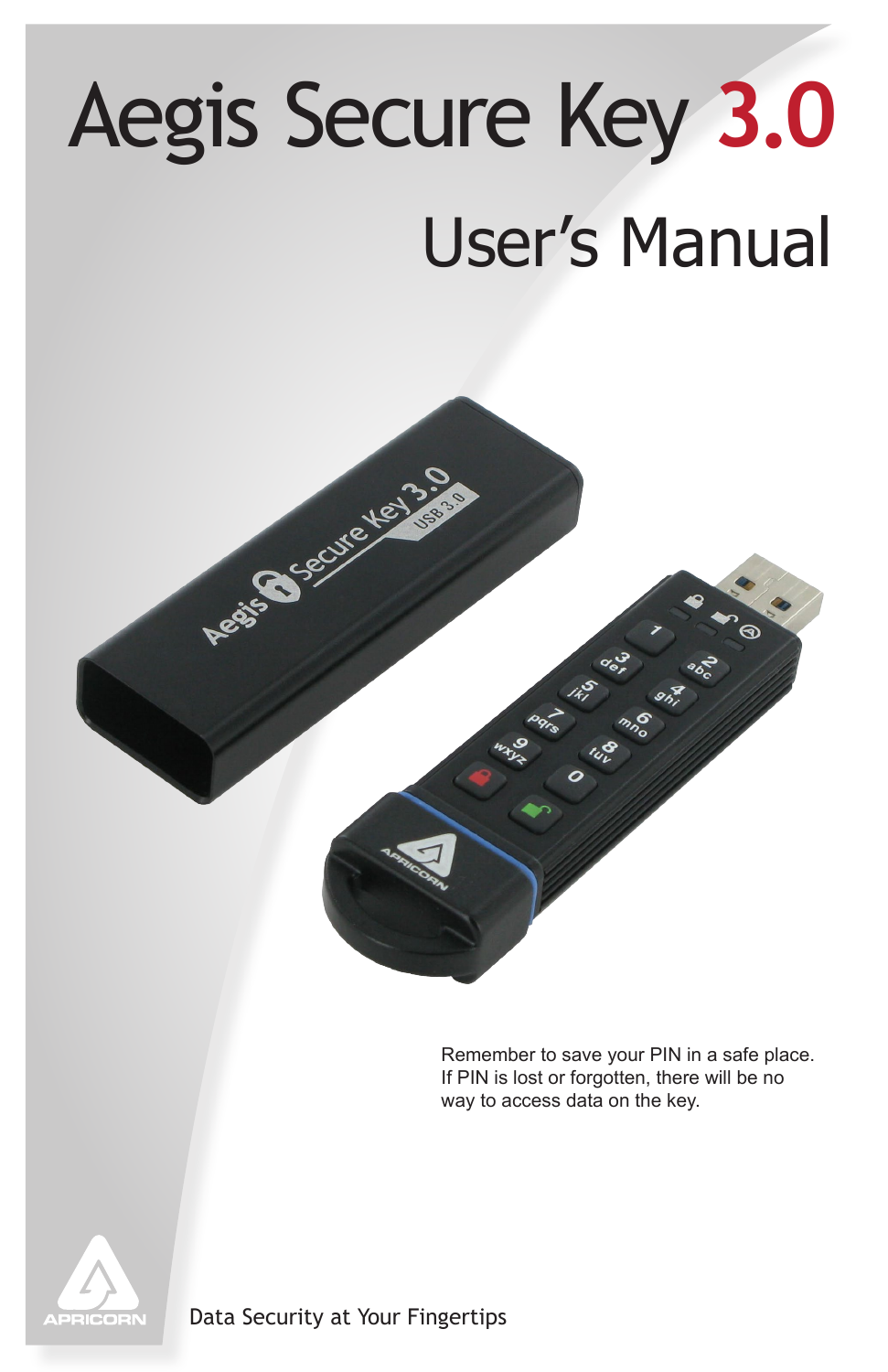### **Table of Contents**

| About the Aegis Secure Key 3.0                             | $\overline{\mathbf{4}}$ |  |
|------------------------------------------------------------|-------------------------|--|
| <b>PIN Requirements</b>                                    |                         |  |
| <b>Battery Note</b>                                        |                         |  |
| <b>First-Time Use</b>                                      | 5                       |  |
| <b>LED States and Their Meaning</b>                        | 5                       |  |
| <b>Waking the Key</b>                                      | 6                       |  |
| <b>Locking the Key</b>                                     | 6                       |  |
| <b>Unlocking the Key</b>                                   | 6                       |  |
| <b>Admin Mode</b>                                          | 6                       |  |
| <b>Adding a New User PIN</b>                               | 7                       |  |
| <b>Deleting the User PIN</b>                               | $\overline{7}$          |  |
| <b>Changing the User PIN</b>                               | 8                       |  |
| <b>Changing the Admin PIN</b>                              | 8                       |  |
| Setting Read-Only or Read / Write Modes from Admin Mode    |                         |  |
| Setting Read-Only or Read / Write Modes from the User Mode | 9                       |  |
| <b>Setting the Unattended Auto-Lock Feature</b>            | 10                      |  |
| <b>Setting a Self-Destruct PIN</b>                         |                         |  |
| <b>Aegis Secure Key Brute-Force Protection</b>             |                         |  |
| <b>Performing a Complete Reset</b>                         |                         |  |
| Hibernating or Logging Off from the Operating System       |                         |  |
| Aegis Secure Key Setup for Mac OS                          | 15                      |  |
| <b>Diagnostic Mode</b>                                     | 16                      |  |
| Lock-Override Mode                                         | 17                      |  |
| Troubleshooting                                            | 18                      |  |
| <b>Technical Support</b>                                   |                         |  |
| <b>Warranty and RMA information</b>                        |                         |  |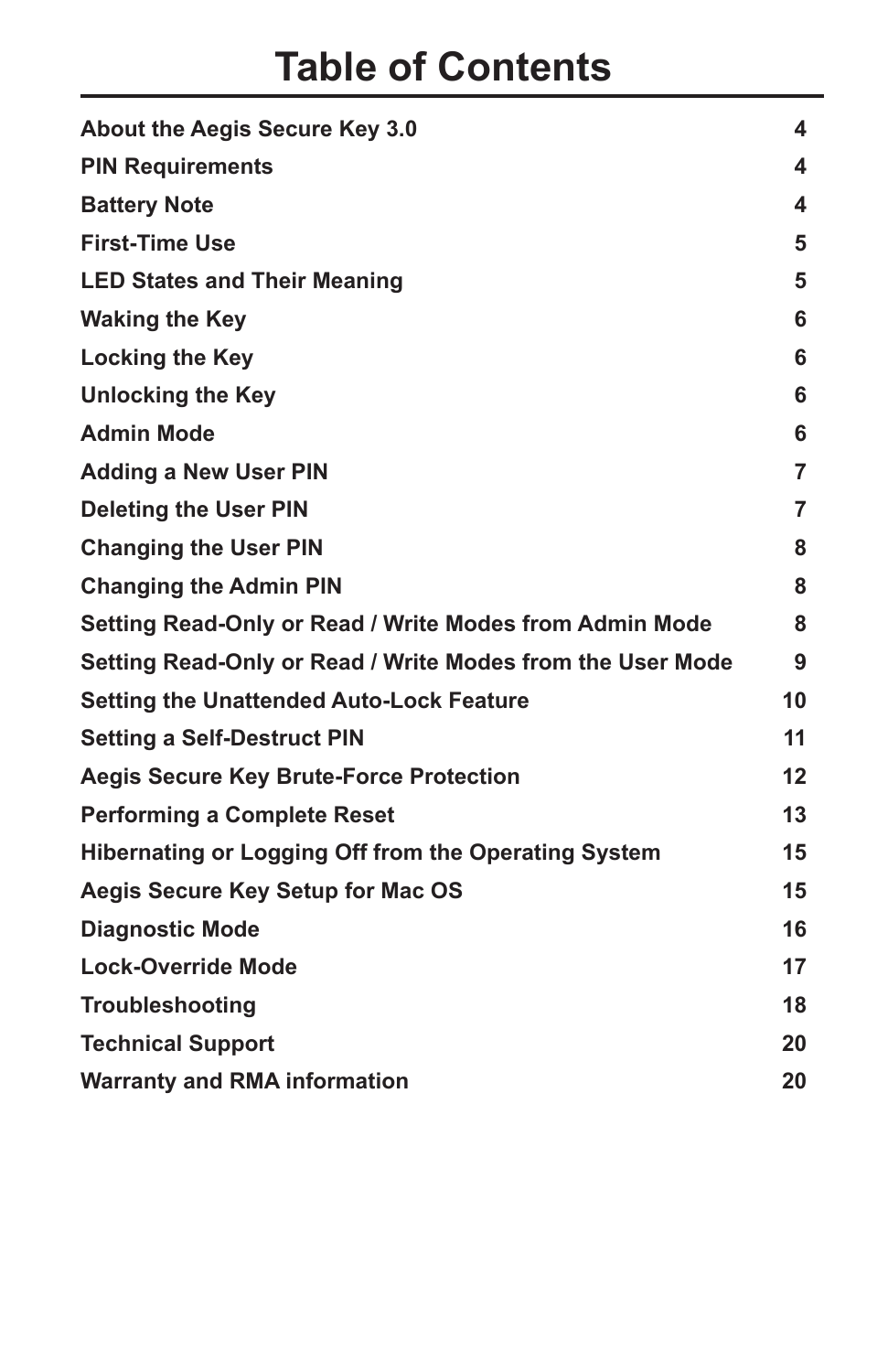Copyright © Apricorn, Inc 2014. All rights reserved.

Windows is a registered trademark of Microsoft Corporation. All other trademarks and copyrights referred to are the property of their respective owners.

Distribution of modified versions of this document is prohibited without the explicit permission of the copyright holder.

Distribution of the work or derivative work in any standard (paper) book form for commercial purposes is prohibited unless prior permission is obtained from the copyright holder.

DOCUMENTATION IS PROVIDED AS IS AND ALL EXPRESS OR IMPLIED CONDITIONS, REPRESENTATIONS AND WARRANTIES, INCLUDING ANY IMPLIED WARRANTY OF MERCHANTABILITY, FITNESS FOR A PARTICULAR PURPOSE OR NON-INFRINGEMENT, ARE DISCLAIMED, EXCEPT TO THE EXTENT THAT SUCH DISCLAIMERS ARE HELD TO BE LEGALLY INVALID

**(Rev 1.6)** 12/10/2014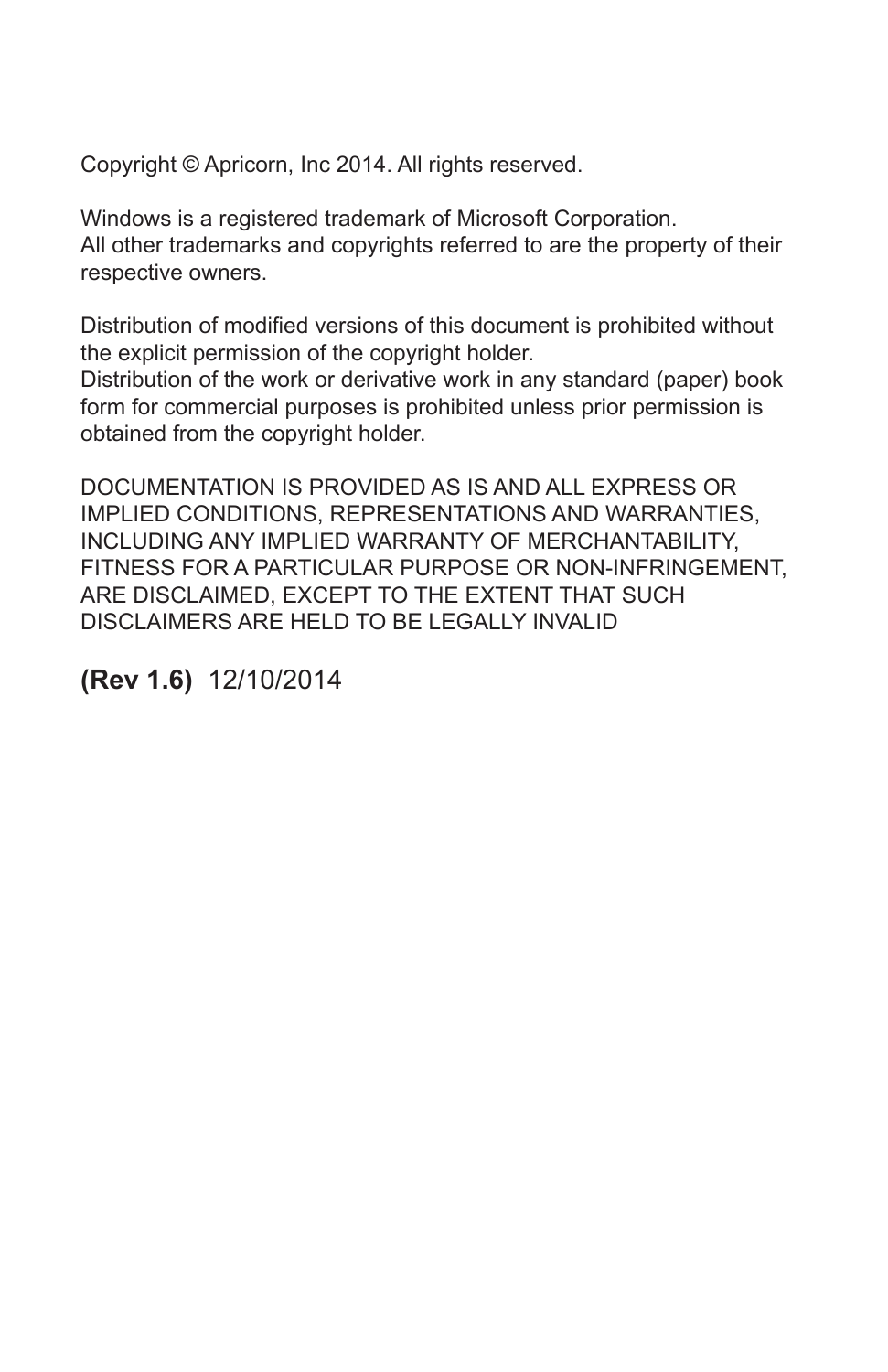# **About the Aegis Secure Key 3.0**



*Note: It's normal for this device to be warm to the touch during use.*



### **PIN Requirements**

PINs must be a minimum of seven digits and a maximum of 16 digits.

Cannot contain all sequential numbers (e.g., 01234567, 9876543) and cannot contain all of the same number (e.g., 1111111, 2222222.) **Note: Sequentially, 0 occurs before 1, not after 9.**

### **Important:**

With its flash key size, the Aegis Secure Key also has relatively small buttons. For greater ease and better control of key commands, enter all PINs and command codes onto the Secure Key's keypad PRIOR to plugging the device into the USB port for use. Failure to do so may damage the USB port and cause the key to not function properly.



### **Battery Note**

The Aegis Secure Key has an internal rechargeable battery with a smart-charging circuit. For safety, each key ships with a partial charge. Before initial use, we recommend plugging the key into a powered USB port for 80 minutes to fully charge the battery. The battery will automatically charge whenever it is plugged into a powered USB port, regardless of its operational mode. In standby mode, the **RED**  LED fades in and out slowly to indicate that it's charging and glows solid **RED** to indicate that it's fully charged. If the battery is completely discharged, the key will go through a self-test (indicated by a **RED**, **GREEN**, and **BLUE** LED sequence) when plugged into a USB port.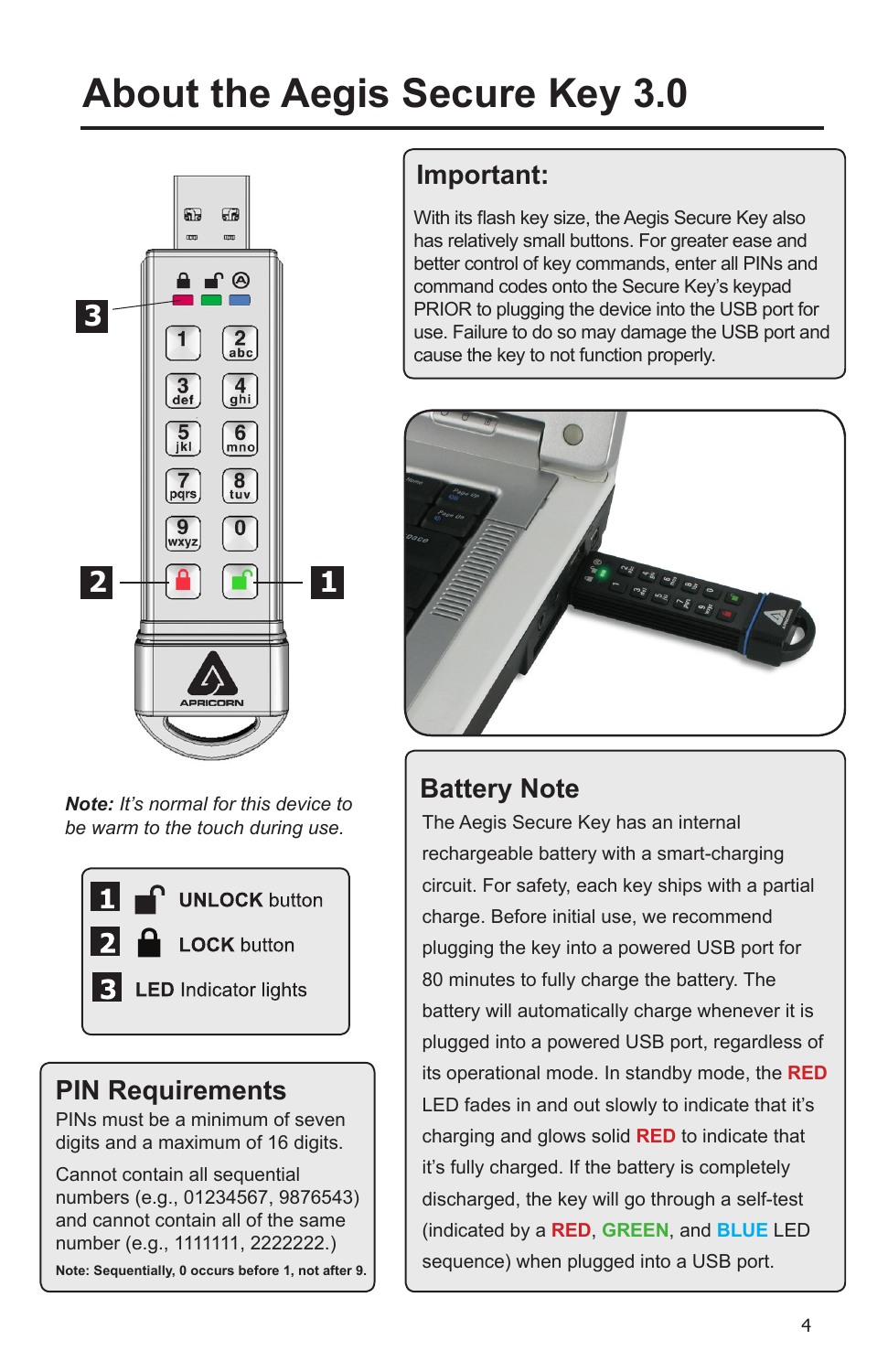# **First-Time Use**

Each Aegis Secure Key is shipped without a preset Personal Identification Number (PIN) installed on the key. A 7 to 16-digit Admin PIN must be established before the key can be used. This Admin PIN can be used to set any and all of the Admin Mode Features of the key, as well as to access the key's data.

### **To Set Up the Admin PIN:**

- 1. Wake up the key by pressing the **UNLOCK** button. Both the **BLUE** and **GREEN** LEDs will glow solidly.
- 2. Press **UNLOCK + 9** at the same time. The **BLUE** LED will glow solidly and the **GREEN** LED will be blinking.
- 3. Enter the series of numbers that you will use for the Admin PIN (See PIN requirements on p. 4) and press the **UNLOCK** button.\*
- 4. Re-enter that same PIN and press the **UNLOCK** button again. The **GREEN** LED will illuminate for one second followed by the **BLUE** LED glowing solidly by itself.



- 5. The key is now in Admin mode and other Admin features can be set (e.g., adding a User.)
- 6. To exit the Admin mode, press the **LOCK** button. The key will return to the locked standby state. If no action is taken within 30 seconds, the key will return to its locked sleep state. *\* GREEN LED will blink if the PIN is accepted; If the PIN is NOT accepted, the RED LED*

### *will blink-- return to step 4 to resume the Admin PIN setup process.* **LED States and Their Meaning**

| $: \bullet$ : $\bigcirc$                    | Slow Fading <b>RED</b>                                                                            | Battery charging (when plugged into USB port)                                                                                                                                        |
|---------------------------------------------|---------------------------------------------------------------------------------------------------|--------------------------------------------------------------------------------------------------------------------------------------------------------------------------------------|
| $\left( \right)$                            | No LED <sub>s</sub>                                                                               | Key locked and asleep                                                                                                                                                                |
| $\clubsuit$                                 | <b>Blinking RED</b>                                                                               | Error / incorrect key entry; Mode Not Available;<br>User PIN Change                                                                                                                  |
|                                             | Solid <b>RED</b>                                                                                  | Locked / Standby state; Awaiting PIN entry                                                                                                                                           |
| :∩ ∩                                        | <b>Blinking GREEN</b>                                                                             | Key-entry accepted                                                                                                                                                                   |
| :0 O                                        | Solid <b>BLUE</b> /<br><b>Blinking GREEN</b>                                                      | Waiting for New User / Admin PIN                                                                                                                                                     |
| $\left(\begin{array}{c} \end{array}\right)$ | Solid <b>BLUE</b>                                                                                 | Admin Mode                                                                                                                                                                           |
| ( )                                         | Solid GREEN                                                                                       | Key unlocked                                                                                                                                                                         |
| IO.                                         | Alternating<br><b>RED / BLUE</b>                                                                  | Indicates a mode has been entered that can<br>result in the deletion of a User or the data on the<br>key (depending on the mode chosen.) Also used<br>when setting Auto-lock feature |
|                                             | One second <b>RED</b><br>followed by one<br>second GREEN<br>followed by one<br>second <b>BLUE</b> | Self-test mode to ensure all components are.<br>ready and working properly                                                                                                           |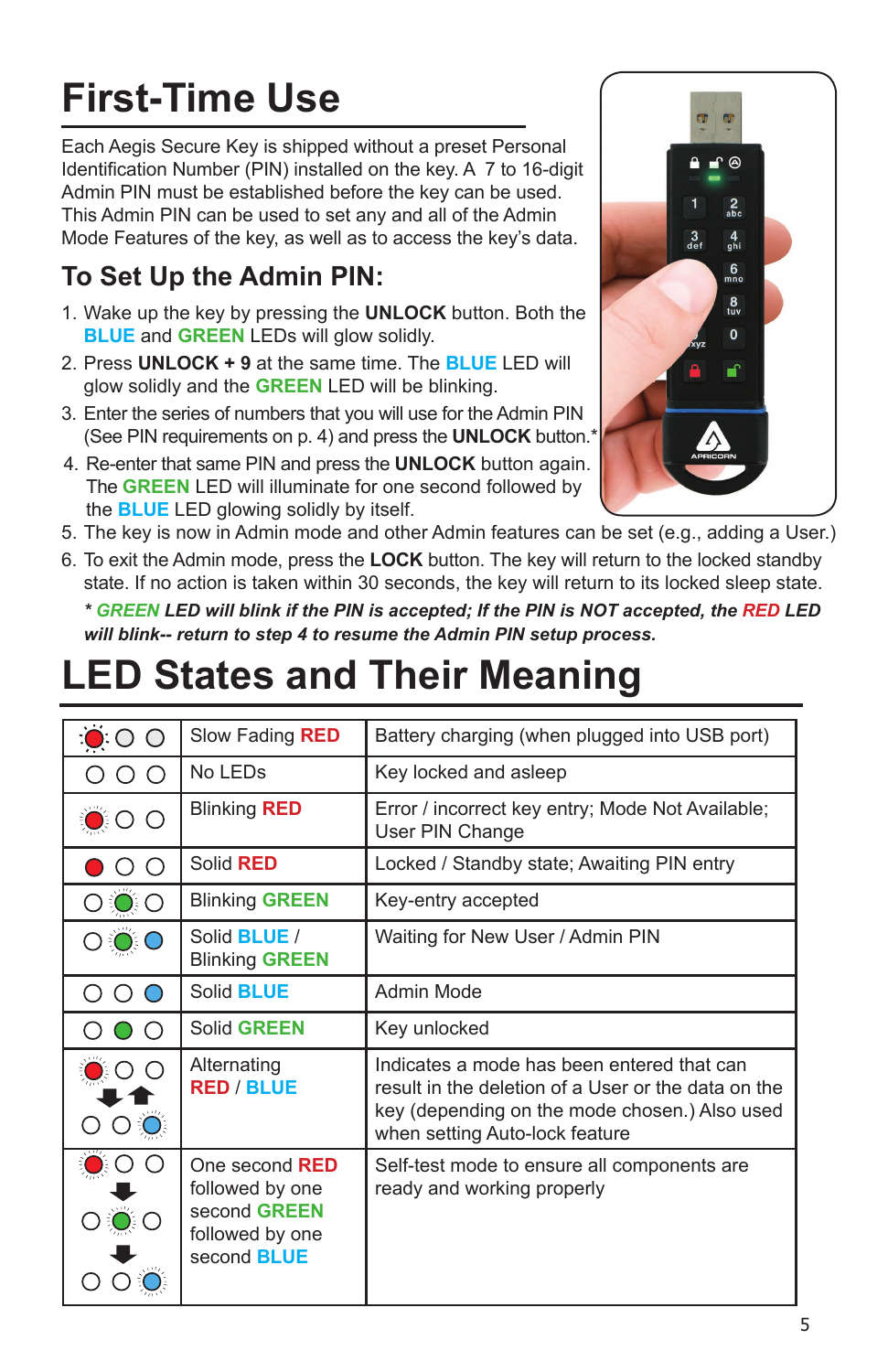# **Waking the Key**

When the key is not in use, it will enter a sleep state. While in this state, the key is locked and cannot be accessed.

To wake the key so it can accept keypad inputs, press the **UNLOCK** button once. The **RED**  LED will glow solidly (standby state.)

Note: If the key has never been used, the **BLUE** and **GREEN** LEDs will glow solidly indicating that the Admin PIN must first be established before the key can be used.

# **Unlocking the Key**

- 1. Press the **UNLOCK** button to wake the key from sleep (as described above.) The **RED** LED will glow solidly.
- 2. Enter either a User PIN or Admin PIN and press the **UNLOCK** button. If the PIN is accepted, the **GREEN** LED will rapidly blink three times, then will slow down to one blink per second until it's plugged into a USB port, at which time will glow solidly. (If the PIN is incorrect, the **RED** LED will blink.)
- 3. A blinking **GREEN** LED indicates that the key is unlocked and ready for use. The key is now ready to plug into a USB port and will function as an external drive. If it's not plugged into a USB port within 30 seconds, the key will lock itself and return to its sleep state.

# **Locking the Key**

Press the **LOCK** button. When successfully locked, The **RED** LED will glow solidly, indicating that it's in its standby state.

The Aegis Secure Key will not be recognized by the operating system while in its standby state.

Note: If data is still being written to the key, the Secure Key will wait until that operation is completed and then it will lock automatically.

### **Admin Mode**

To set up any of the key's Admin functions, the Admin mode must first be entered. Once in the Admin mode, each of the key's functions can be addressed with the appropriate button commands. While in the Admin mode, the data on the key will not be accessible. Prior to your first use of the Aegis Secure Key, you must first set an Admin PIN. Immediately after setting up your Admin PIN, you may then continue setting up other functions. If you do nothing for a period of 30 seconds, the key will revert to its standby state. To re-enter the Admin mode, perform the following steps below.

- 1. Press and hold **UNLOCK + 0** for five seconds until the **RED** LED blinks. (This indicates that you can enter the Admin PIN.)
- 2. Enter the Admin PIN and press the **UNLOCK** button.
- 3. Admin Mode is indicated by a solid **BLUE** LED.
- 4. To exit the Admin Mode, either allow 30 seconds of inactivity or press the **LOCK** button.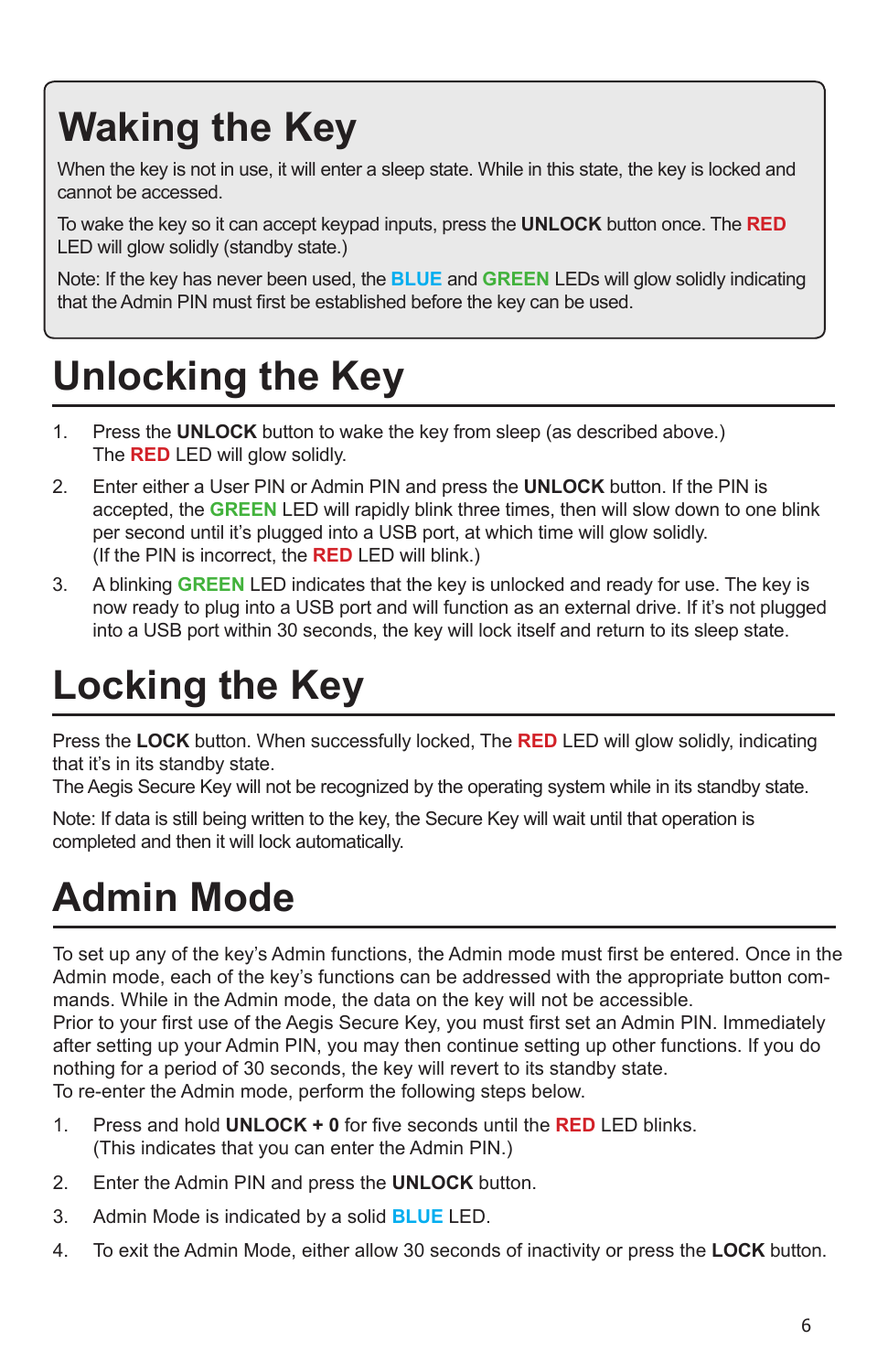# **Adding a User PIN**

The Aegis Secure Key can have one Admin and one User, making a total of two working PINs. Adding a User is a perfect way to securely share the key or deploy it for use where the User does not require access to the Admin features. While the User has limited functionality and no Admin rights to the key, they can still access the key's data, change their PIN, and set the key to *Read Only* or *Read / Write mode*. Note: *adding* a User PIN can only be done within the Admin mode. *If no additional User beyond the Admin will be added to access the key's data, disregard this page's contents as it relates only to the "User" PIN.* 

- 1. Enter the Admin Mode by holding **UNLOCK + 0** for five seconds; With **RED** LED blinking, enter the Admin PIN and press the **UNLOCK** button. The **BLUE** LED will glow solidly.
- 2. Press and hold **UNLOCK + 1** until the **BLUE** LED glows solidly and the **GREEN LED**  starts blinking.
- 3. Enter the User PIN and press **UNLOCK.** The **GREEN** LED will blink three times, then the **BLUE** LED will glow solidly and the **GREEN** LED will continue blinking.
- 4. Re-enter the same User PIN and press **UNLOCK**. To verify that the User PIN was successfully added, the **GREEN** LED will glow solidly for three seconds and then will be replaced by the **BLUE** LED glowing solidly, indicating that the key has returned to the Admin mode.

### **Deleting the User PIN**

You can delete the User PIN by doing the following:

- 1. Enter the Admin mode. (Hold **UNLOCK + 0** for five seconds. With the **RED** LED blinking, enter the Admin PIN and press the **UNLOCK** button.) The **BLUE** LED will now glow solidly.
- 2. Press and hold the **7 + 8** buttons for five seconds. The **GREEN** LED will blink three times and then will be followed by the **RED** and **BLUE** LEDs blinking alternately.
- 3. Press and hold the **7 + 8** buttons again for five seconds. The **GREEN** LED will glow solidly for two seconds.
- 4. The key will return to Admin mode indicated by the **BLUE** LED glowing solidly.

\* NOTE: Deleting the User PIN will also delete the Self-Destruct PIN (if it has been set..)

### **Changing the User PIN**

The User PIN can be changed within the User mode (key unlocked, **GREEN** LED blinking)

\*Note: The Admin PIN cannot be changed while in the User mode. The Admin PIN can only be changed from within the Admin mode.

You can change the User PIN by doing the following:

- 1. Unlock the Aegis Secure Key with the User PIN. (the **GREEN** LED will blink)
- 2. Press and hold **UNLOCK + 1** for five seconds (the **RED** LED will blink)
- 3. Enter the current User PIN and press the **UNLOCK** button. (the **BLUE** LED will glow solidly and the **GREEN** LED will blink.)
- 4. Enter the new User PIN and press the **UNLOCK** button (the **GREEN** LED will blink three times, followed by the **BLUE** LED glowing solidly and the **GREEN** LED blinking.)
- 5. Re-enter the new User PIN and press the **UNLOCK** button (the **GREEN** LED will glow solidly for two seconds, then will return to the User mode, indicated by the **GREEN**  LED blinking.)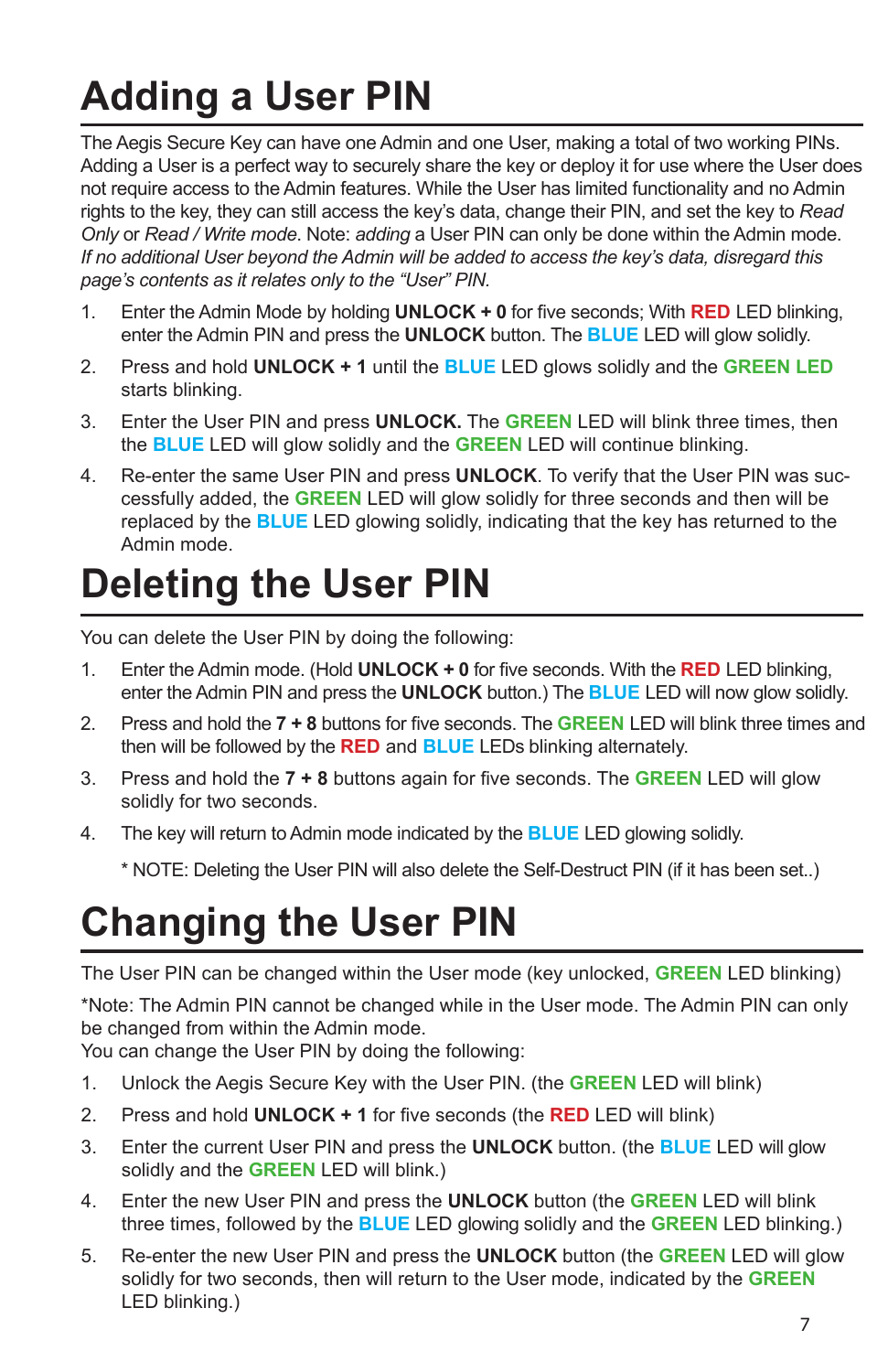# **Changing the Admin PIN**

Changes to the Admin PIN can only be made while the key is in the Admin mode.

- 1. Enter the Admin mode. (Hold **UNLOCK + 0** for five seconds with the **RED** LED blinking, enter the Admin PIN and press the **UNLOCK** button.) The **BLUE** LED will glow solidly.
- 2. Press **UNLOCK + 9**. The **BLUE** LED will glow solidly and the **GREEN** LED will blink.
- 3. Enter the new Admin PIN and press the **UNLOCK** button. The **GREEN** LED will blink three times.
- 4. Re-enter the new Admin PIN and press the **UNLOCK** button. The **GREEN** LED will glow solidly for two seconds and then return to the Admin mode, indicated by the **BLUE** LED glowing solidly.

### **Setting Read-Only or Read / Write modes from Admin Mode**

With a large number of viruses and Trojans that attach themselves to USB keys, this feature is especially useful if you need to access data on the key when used in a public setting. Additionally, *Read-Only* is an important feature for forensic applications, where data must be preserved in its original, unaltered state and can't be overwritten or modified.

The Admin can set the key to a *Read-Only* mode for both the Admin and the User. When set by the Admin, the Admin is the only one that can change the key back to *Read / Write* mode.

When the key is unlocked in *Read-Only* mode and inserted into a USB port, the **GREEN** LED will glow solidly and the **RED** LED will blink once every three seconds.

### **To set the Key to Read-Only:**

- 1. Enter the Admin mode. (Hold **UNLOCK + 0** for five seconds with **RED** LED blinking, enter the Admin PIN and press the **UNLOCK** button.) The **BLUE** LED will glow solidly.
- 2. Press and hold the **r + o** *(7 + 6)* buttons together for three seconds. The **GREEN** LED will blink three times.
- 3. The key will return to Admin mode. The **BLUE** LED will glow solidly.
- 4. Until changed, the key can only be read.

### **To return the Key to Read / Write:**

- 1. Enter the Admin mode. (Hold **UNLOCK + 0** for five seconds with the **RED** LED blinking, enter the Admin PIN and press the **UNLOCK** button.) The **BLUE** LED will glow solidly.
- 2. Press and hold the **r + w** *(7+ 9)* buttons together; the **GREEN** LED will blink three times.
- 3. The key will return to Admin mode, indicated by the **BLUE** LED glowing solidly and the key will be restored to its normal *Read / Write* condition.

### **Important Note**

**Setting the key to** *Read/Write* **from the Admin mode will globally override a** *Read-*

*Only* **mode that has been set by the User.**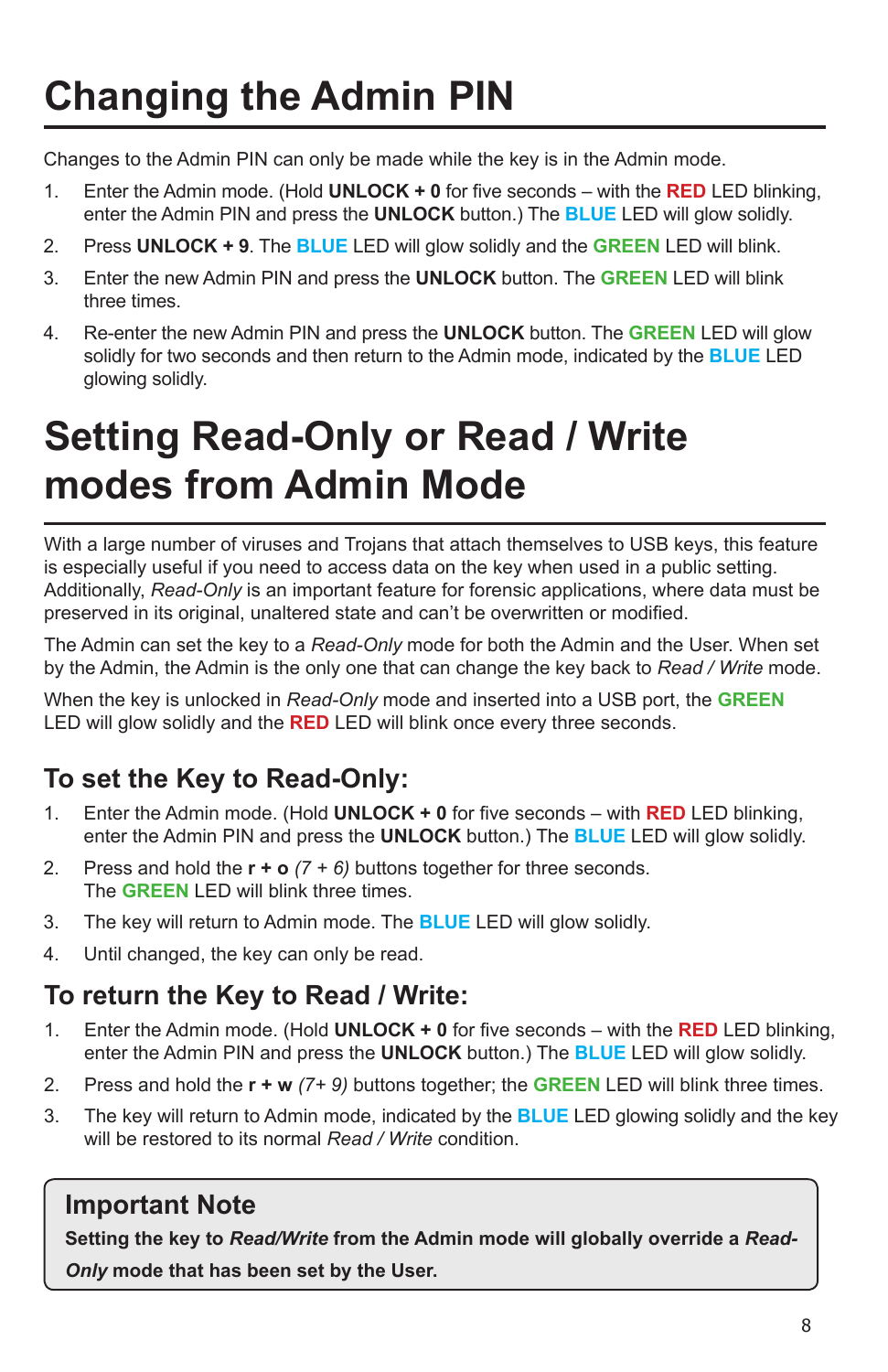### **Setting Read-Only or Read / Write From the User Mode**

**NOTE:** When changing *Read-Only* or *Read / Write* settings, do not make these changes with the key attached to an operating system. This may cause confusion within the operating system about the proper status of the key and the key may not function properly until the operating system has been restarted.

This mode will allow the User to set the *Read / Write* status of the key, without having access to the Admin functions.

When the key is unlocked in *Read-Only* mode and inserted into a USB port, the **RED** LED will blink once every three seconds while the **GREEN** LED will glow solidly.

If the key is set to be *Read-Only* in the Admin mode, the User cannot override that setting. Only the Admin can return the key to *Read / Write* Mode.

### **To Set the Key to Read-Only:**

- 1. Press the **UNLOCK** button to wake the key. The **RED** LED will glow solidly.
- 2. Press the **r + o** *(7 + 6)* buttons together for three seconds. The **GREEN** LED will blink three times.
- 3. Enter the User / Admin PIN and press **UNLOCK.** The **GREEN** LED will blink.
- 4. The Key will be in a *Read-Only* state the next time it is unlocked.

### **To Return the Key to Read / Write:**

- 1. Press the **UNLOCK** button to wake the key. The **RED** LED will glow solidly.
- 2. Press and hold **r + w** *(7+ 9)* for three seconds. The **GREEN** LED will blink three times.
- 3. Enter the User / Admin PIN and press **UNLOCK.** The **GREEN** LED will glow solidly.
- 4. Key will return to unlocked mode and can now be written to, indicated by the blinking **GREEN** LED.

### **Important Note**

**Setting the key to** *Read/ Write* **from the User mode will not override a** *Read-Only* **setting that was placed by the Admin.**

**To set the key to be in** *Read-Only* **mode for both the User and the Admin, set the** *Read-Only* **Mode using the Admin function.**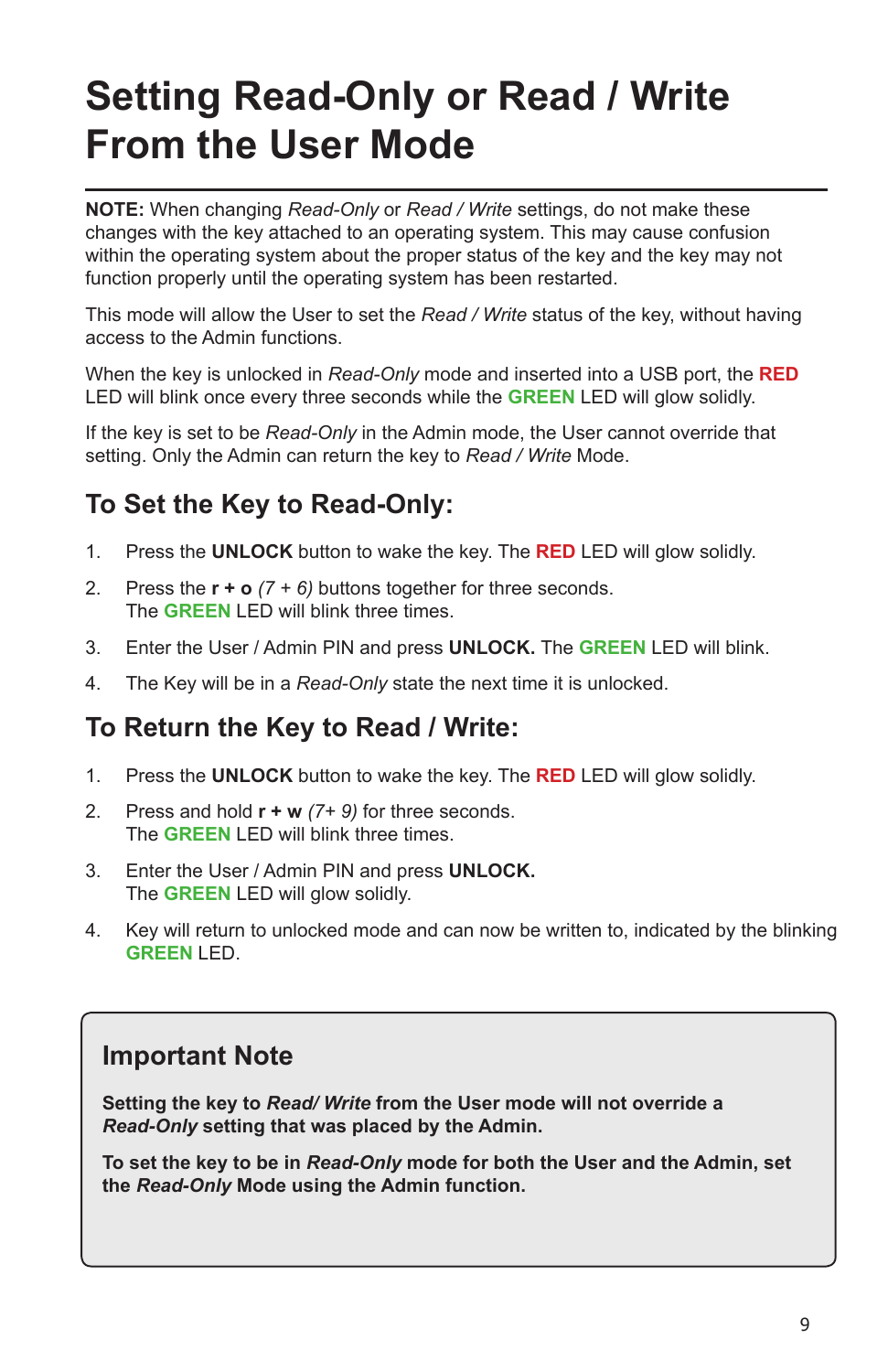### **Setting the Unattended Auto-Lock Feature**

To protect against unauthorized access if the key is unlocked and unattended, the Aegis Secure Key can be set to automatically lock after a predetermined period of inactivity. In its default state, the Aegis Secure Key's *Unattended Auto-Lock* feature is turned off. The *Unattended Auto-Lock* can be set to activate after 5, 10 or 20 minutes of inactivity.

To set the *Unattended Auto-Lock,* perform the following steps:

- 1. Enter the Admin mode. (Hold **UNLOCK + 0** for five seconds with **RED** LED blinking, enter the Admin PIN and press the **UNLOCK** button.) The **BLUE** LED will glow solidly.
- 2. Once in the Admin mode, press **UNLOCK + 6**. The **RED** and **BLUE** LEDs will blink alternately.
- 3. Press one of the numbers below that corresponds to the amount of inactivity you would like the key to lock itself:

**0 = OFF** (The Default is OFF for this feature.)

- **1 = 5 minutes**
- **2 = 10 minutes**
- **3 = 20 minutes**
- 4. After you have entered the desired amount of allowable inactivity, the **GREEN** LED will blink three times indicating command acceptance, and then will return to the Admin mode, indicated by the **BLUE** LED glowing solidly.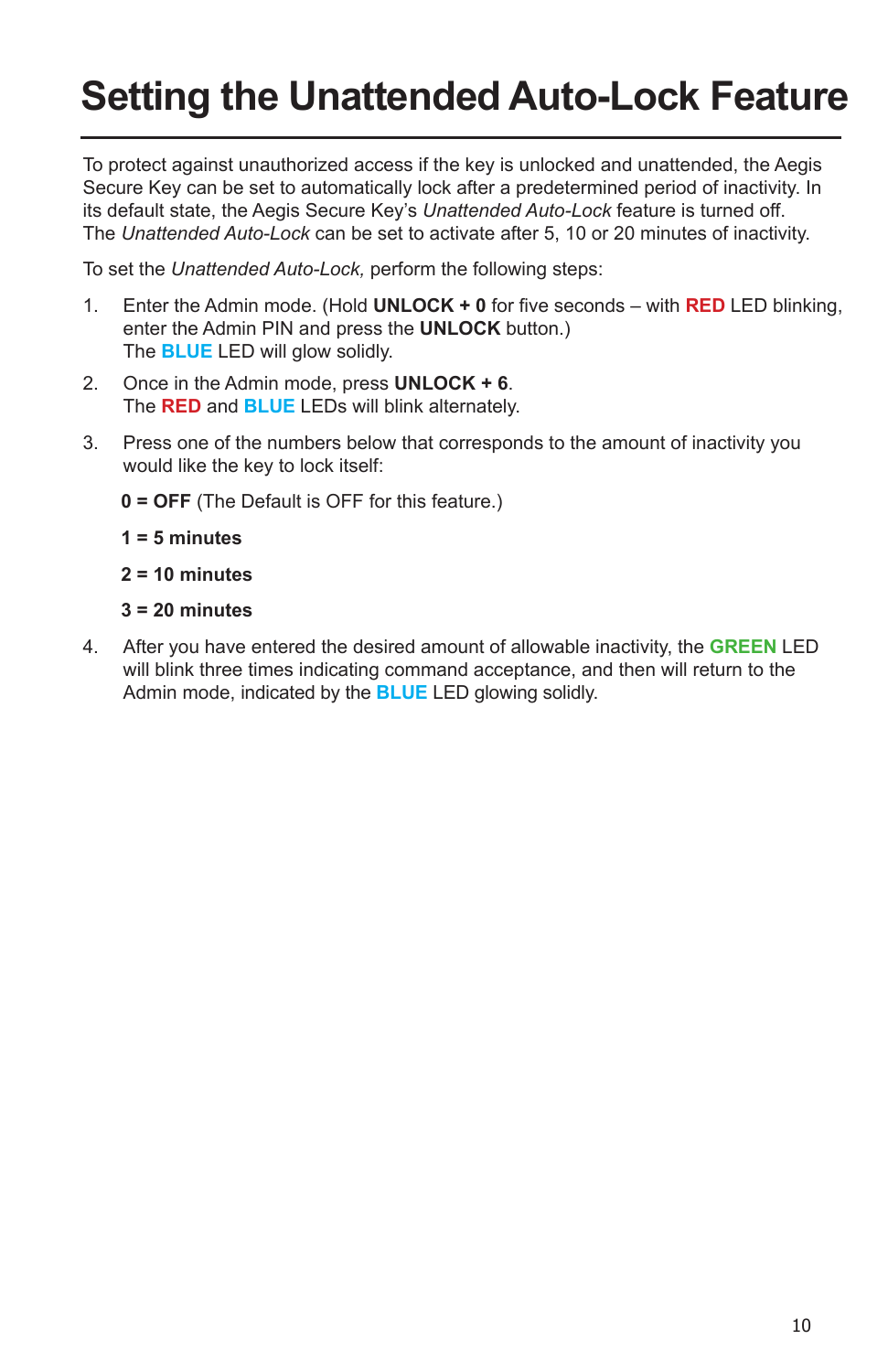# **Setting a Self-Destruct PIN**

For certain users, it's important to have a "last-resort" level of security where sensitive data falling into the wrong hands would be catastrophic. The Secure Key's Self-Destruct PIN defends against physically compromising situations by erasing the key's contents, leaving it to look as if it never had any data written to it.

**\*USE WITH CAUTION\*** When this mode is activated and the key is unlocked with the Self-Destruct PIN, it will effectively perform a crypto-erase on the key, deleting all of its data. Additionally, the encryption key will be deleted and a new encryption key will be created to take its place. When this Self-Destruct PIN is deployed, the key will unlock and the **GREEN** LED will glow solidly as if the key is being normally unlocked. The key, however, will need to be partitioned and formatted before it can be used again. The previous Admin and User codes will be deleted in the crypto-erase and the Self-Destruct PIN will then become the new Admin PIN to unlock the key.

#### **Note: The Self-Destruct PIN must be different from the Admin PIN and User PIN.**

- 1. Enter the Admin mode. (Hold **UNLOCK + 0** for five seconds with **RED** LED blinking, enter the Admin PIN and press the **UNLOCK** button.) The **BLUE** LED will glow solidly.
- 2. Press **UNLOCK + 3**. The **RED** and **BLUE** LEDs will blink alternately.
- 3. Enter the new Self-Destruct PIN and press **UNLOCK**. The **GREEN** LED will blink three times and then will return to **RED** and **BLUE** LEDs blinking alternately.
- 4. Re-enter the Self-Destruct PIN and press **UNLOCK**. **GREEN** LED will glow solidly for three seconds and then will return to Admin mode, indicated by the **BLUE** LED glowing solidly.

#### **To remove the Self-Destruct PIN, the User PIN must be deleted. This will leave the Admin and all data intact.**

- 1. Enter the Admin mode (Hold **UNLOCK** + 0 for five seconds with the **RED** LED blinking, enter the Admin PIN and press the **UNLOCK** button.) The **BLUE** LED will glow solidly.
- 2. Press and hold **7 + 8** together for five seconds. The **GREEN** LED will blink three times and then will return to **RED** and **BLUE** LEDs blinking alternately.
- 3. Press and hold **7 + 8** together for five seconds again. **GREEN** LED will glow solidly for three seconds and then will return to Admin mode, indicated by the **BLUE** LED glowing solidly.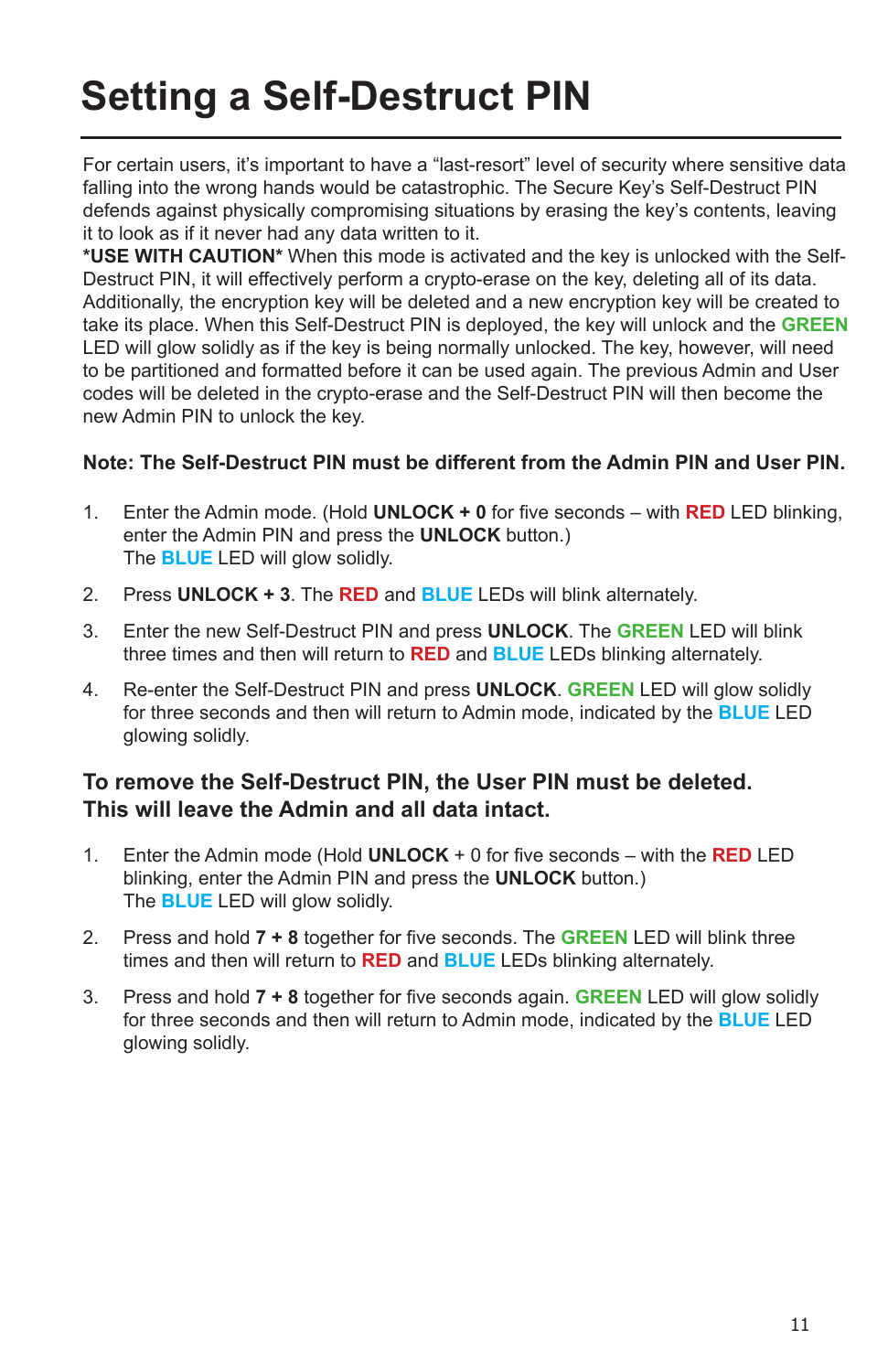# **Aegis Secure Key Brute-Force Protection**

#### **What is** *Brute-Force Attack?*

A *Brute-Force Attack* is a means of breaching a cryptographic data defense scheme by systematically running an astronomical number of decryption possibilities. With AES 256 having never been cracked, the data stored on a Secure Key is going to be more than well-protected against brute-force. But brute-force attacks aren't necessarily aimed at the bulk of the data itself, but rather, at the drive's access PINs. After all, PINs are usually the weakest links of any data protection plan, and as such, PINs are essentially all that a brute-force attack needs to decrypt.

### **Brute-Force Feature**

- 1. After three unsuccessful attempts, the Aegis Secure Key will add additional time delays to each subsequent try thereafter. The **RED** LED will blink the number of failed attempts after three, all the way up to the tenth (and final) try.
- 2. After up to ten unsuccessful attempts, the keypad will lock up, no functions will work, and the **RED** LED will blink at a rate of three flashes per second.
- 3. From this point, the key will only allow up to ten additional attempts before the key assumes that it is under brute-force attack and automatically deletes all of its data.
- 4. To gain these ten extra attempts, press and hold the **5** button and then press the **UNLOCK** button until the **RED** and **GREEN** LEDs blink alternately.
- 5. Enter the code "*LastTry*" **(5278879)** and press the **UNLOCK** button. *--You will now have ten additional attempts.*
- 6. When the key is successfully unlocked, the Brute-Force counter will return to zero.

#### *The number of attempts possible, both before and after the LastTry (5278879) code is entered, can be set (in Admin Mode) between two and ten attempts.*

Setting the before/after attempts to the minimum of two would allow for a total of four attempts (two before entering the last try code and two after.)

To reduce the number of Brute-Force attempts:

- 1. Enter the Admin mode. (Hold **UNLOCK + 0** for five seconds with the **RED** LED blinking, enter the Admin PIN and press the **UNLOCK** button.) The **BLUE** LED will glow solidly.
- 3. Press and hold the **UNLOCK** + **5** button for three seconds. The **RED** LED will double-blink.
- 4. Press the number of before/after attempts desired on the numeric keypad ( 2 9 .) The **GREEN** LED will blink the same number of times to correspond to the number you have entered (for example: the **8** button will result in eight blinks, and yield eight attempts *before* the LastTry code and another eight attempts *after*, yielding a total of 16.) To return the key to its default setting, press the **1** then **0** keys to change the number back to ten attempts.

*Note: The number of before and after attempts are the same, i.e., 4 before / 4 after, 8 before / 8 after, etc.*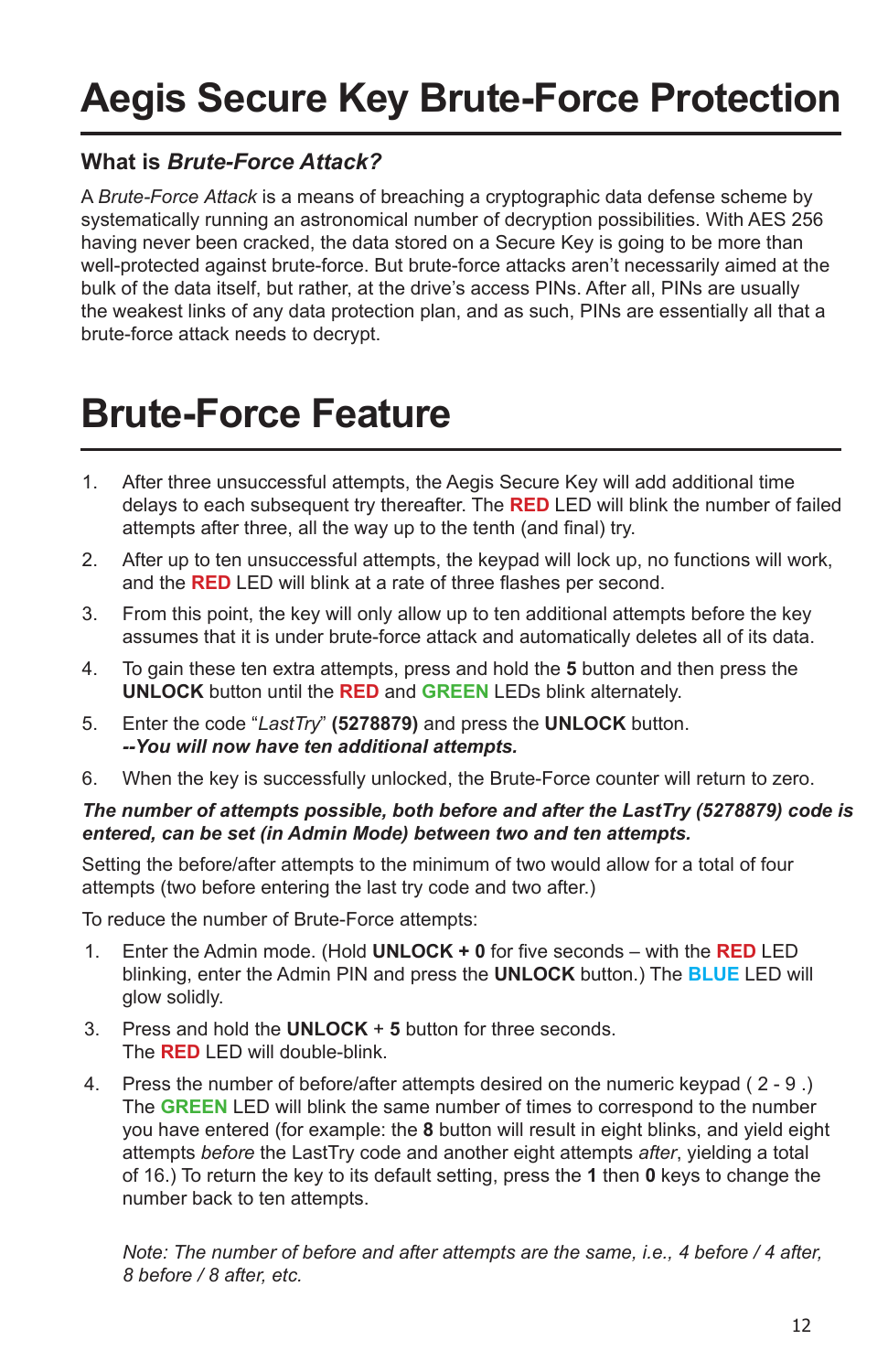# **Performing a Complete Reset**

**NOTE:** A complete reset will erase encryption keys and PINs and leave the Secure Key in an unformatted condition.

There may be circumstances (forgotten PIN, redeployment, return to factory default settings) when you need to completely reset the key. The complete reset feature will perform a crypto-erase on the key, generate a new encryption key, delete all users, and return all of the settings to factory default.

To perform a complete reset of the key, perform the following:

- 1. Press and hold **UNLOCK + LOCK + 2** together for ten seconds. The **RED** and **BLUE** LEDs will blink alternately.
- 2. The **GREEN** LED LED will glow solidly for three seconds, followed by the **GREEN** and **BLUE** LEDs glowing solidly when complete.
- 3. A new Admin PIN will need to be entered and the key will need to be reformatted.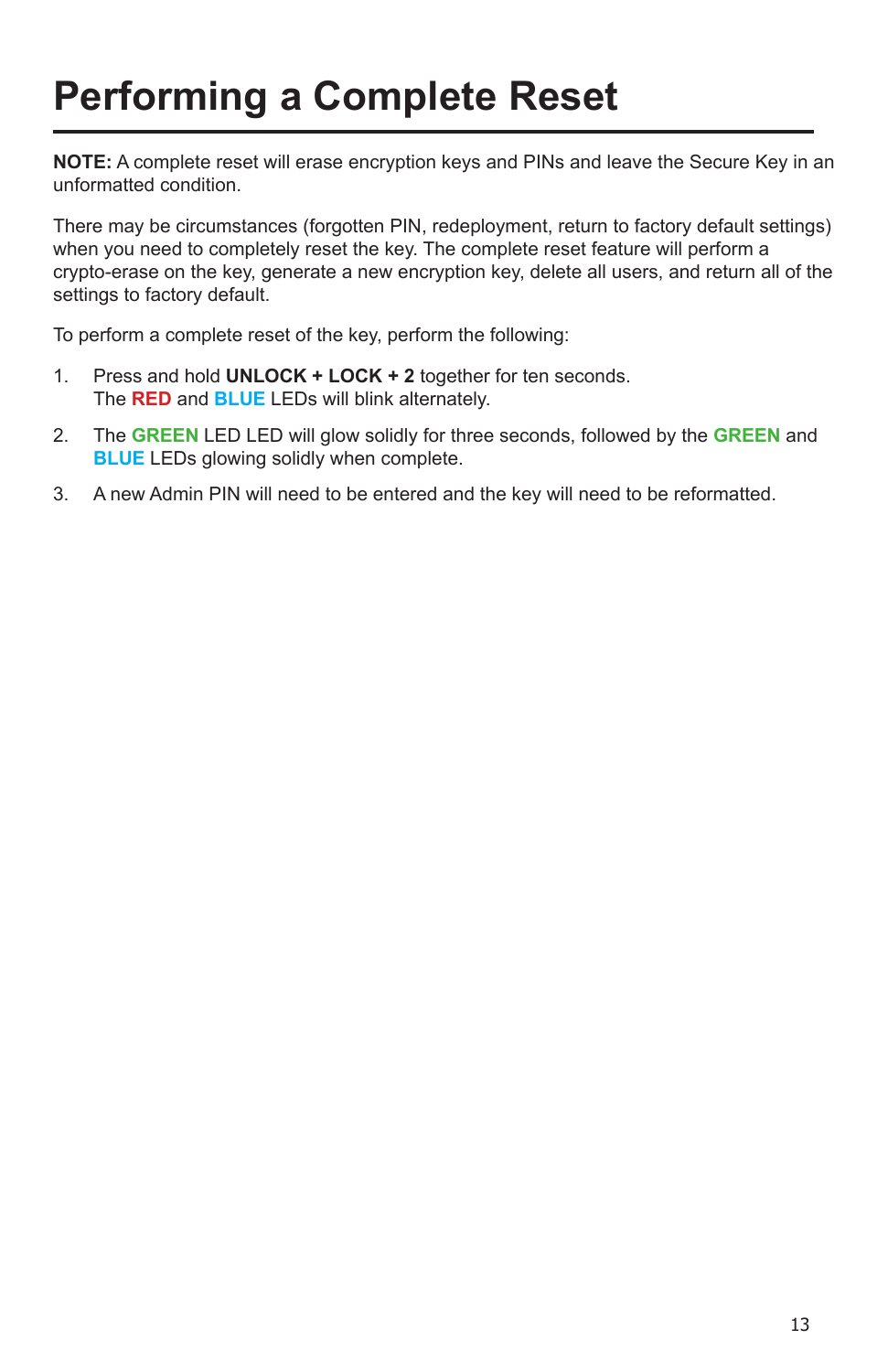### **Initializing and Formatting the Aegis Secure Key After a Complete Reset**

A complete reset of the Aegis Secure Key will erase all information and partition settings. You will need to initialize and format the Aegis Secure Key again after reset.

To initialize your Aegis Secure Key, perform the following steps:

- 1. After a complete reset, press **UNLOCK + 9**. The **BLUE** LED will glow solidly and the **GREEN** LED will be blinking.
- 2. Enter the new Admin PIN and press the **UNLOCK** button. If accepted, the **GREEN** LED will quickly blink three times, then return to the **BLUE** LED glowing solidly and the **GREEN** LED blinking.
- 3. Re-enter the Admin PIN and press the **UNLOCK** button. If accepted, the **GREEN** LED will be solid for two seconds.
- 4. The **BLUE** LED will glow solidly for 30 seconds (or until the **LOCK** button is pressed, which will return the key to its standby state.)
- 5. The Admin PIN is now set and will allow access to the key or the Admin features.
- 6. To **UNLOCK** the key, enter the new Admin PIN and press **UNLOCK**.
- 7. Windows 7 and earlier: Right-click *My Computer,* and then click *Manage* from the Windows desktop.

Windows 8: Right-click left corner of desktop and select *Disk Management.*

- 8. In the *Computer Manage* window, click *Disk Management.* In the *Disk Management* window, the Aegis Secure Key is recognized as an unknown device that is uninitialized and unallocated.
- 9. Perform the following to make the key recognizeable as a basic key.
	- If the *Initialize and Convert Disk Wizard* window opens, click *Cancel* and initialize the disk manually using the following steps:
		- a. Right-click *Unknown Disk* and then select *Initialize Disk*.
		- b. In the *Initialize Disk* window, click **OK**.
- 10. Right-click in the blank area under the Unallocated section, and then select New Partition. The *Welcome to the New Partition Wizard* window opens.
- 11. Click *Next*.
- 12. Select *Primary Partition* and then click *Next*.
- 13. If you need only one partition, accept the default partition size by clicking *Next*.
- 14. Click *Next*.
- 15. Create a volume label, select *Perform a quick format,* and then click *Next*.
- 16. Click *Finish*.
- 17. Wait until the format process is complete. The Aegis Secure Key will be recognized and available for use.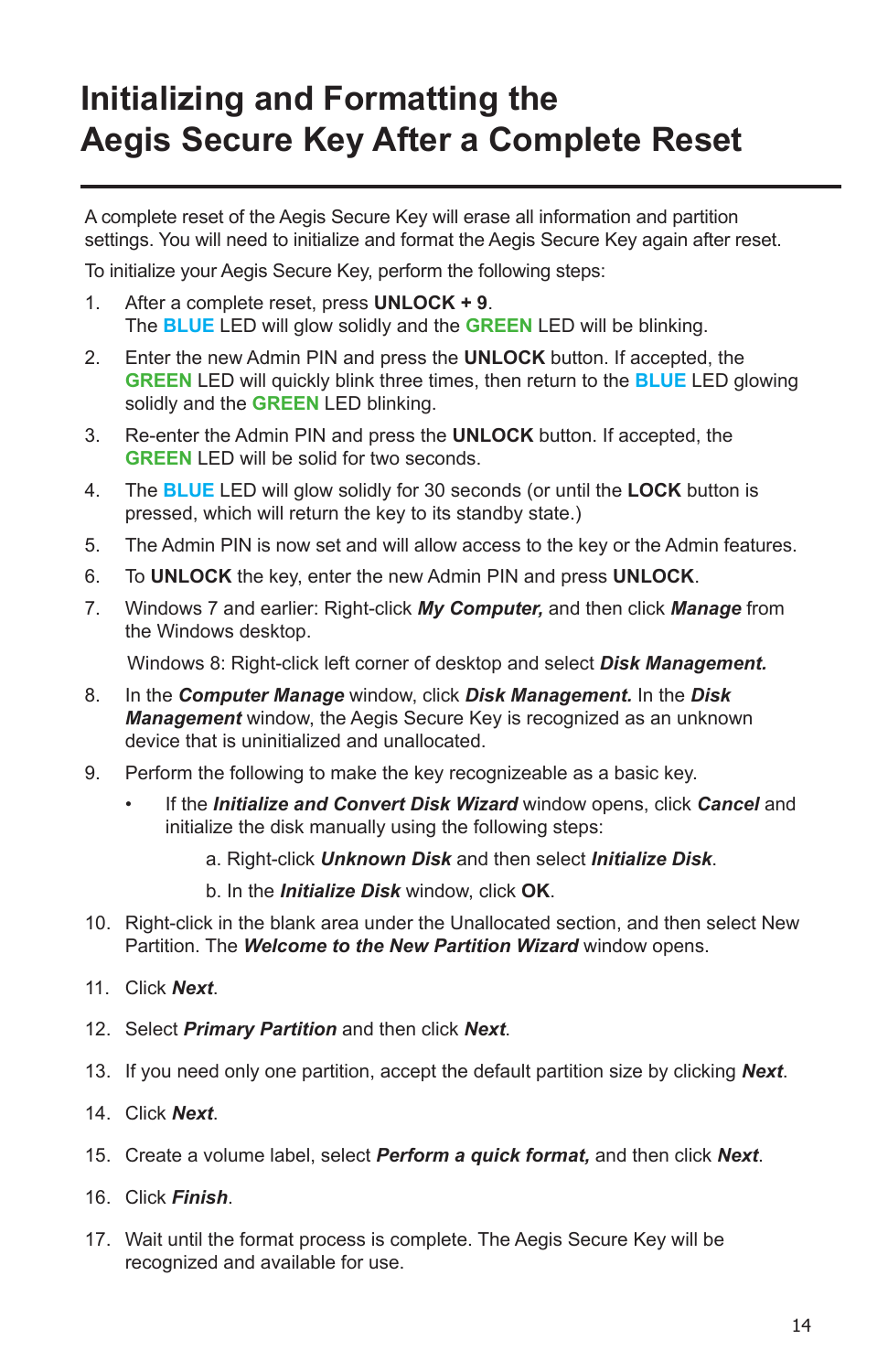# **Hibernating, Suspending, or Logging Off from the Operating System**

Be sure to save and close all the files on your Aegis Secure Key before hibernating, suspending, or logging off from the Windows operating system.

It is recommended that you lock the Aegis Secure Key manually before hibernating, suspending, or logging off from your system.

To log off the Aegis Secure Key, double-click *Safely Remove Hardware* on the Windows desktop and remove the **Aegis Secure Key** from your computer.



Attention: To ensure the data integrity of your Aegis Secure Key, be sure to lock or log off your Aegis Secure Key if you are:

- Away from your computer
- Using the switching user function by sharing a computer with others

# **Aegis Secure Key Setup for Mac OS**

Your Aegis Secure Key is pre formatted in NTFS for Windows. To reformat the key to a Mac compatible format please perform the following:

Once the key is unlocked, open *Disk Utility* from Applications/Utilities/Disk Utilities.

To format the Aegis Secure Key:

- 1. Select the **Aegis Secure Key** from the list of keys and volumes. Each key in the list will display its capacity, manufacturer, and product name, such as 232.9 Apricorn Secure Key.
- 2. Click the *Erase* tab.
- 3. Enter a name for the key. The default name is *Untitled*. The key's name will eventually appear on the desktop.
- 4. Select a volume format to use. The *Volume Format* dropdown menu lists the available key formats that the Mac supports. The recommended format type is *Mac OS Extended (Journaled.)*
- 5. Click the *Erase* button. *Disk Utility* will unmount the volume from the desktop, erase it, and then remount it on the desktop.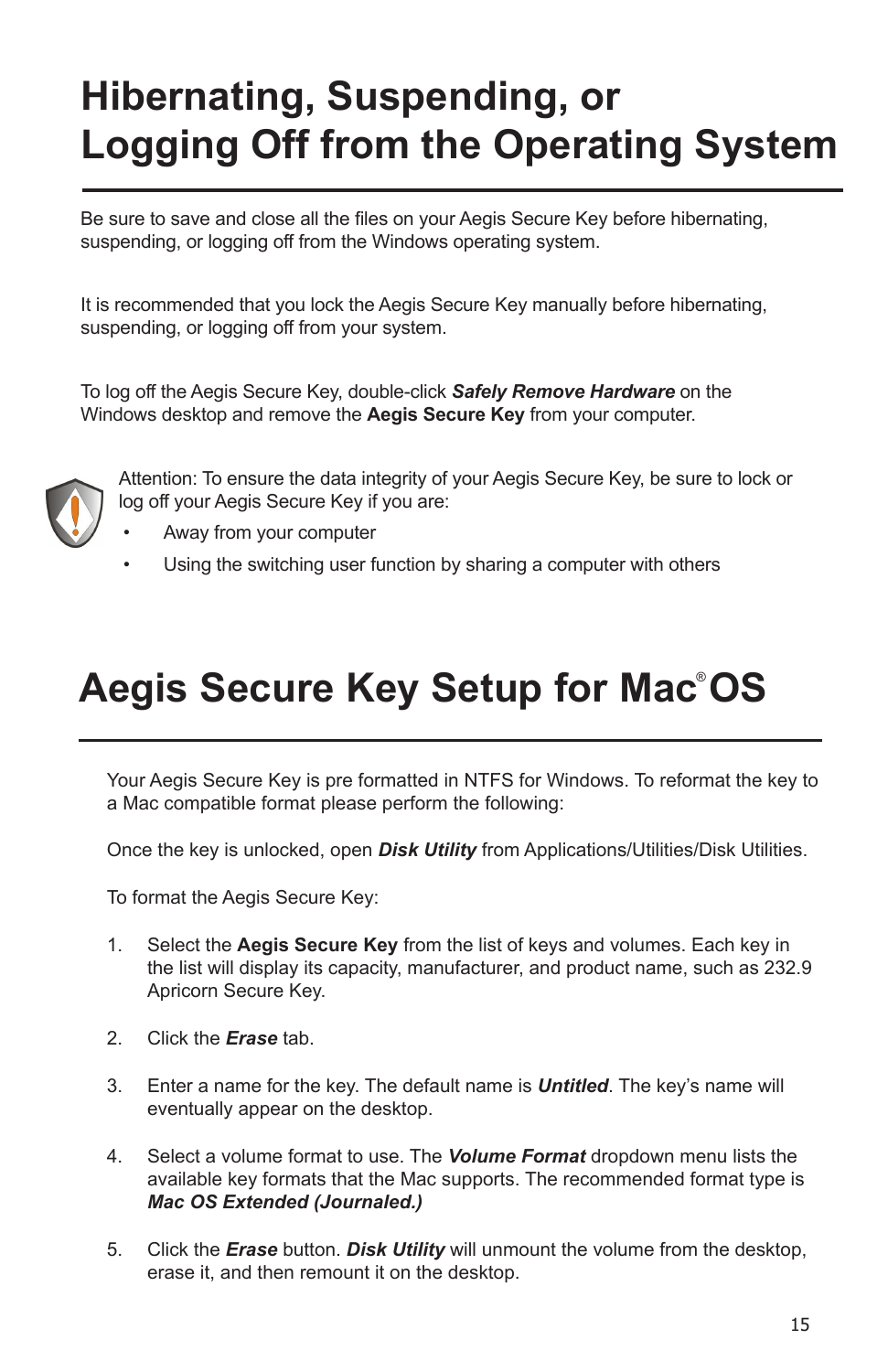The keypad has a manual diagnostic mode built-in to verify proper keypad function and troubleshooting key issues. This mode will not allow access to any data or admin function. It can only be used to identify the firmware level and to test button recognition.

To enter the diagnostic function:

- 1. Press **UNLOCK**, then press **UNLOCK + 1**, then press and hold **0** for five seconds. The **RED** and **BLUE** LEDs will blink alternately.
- 2. The **BLUE** LED will blink a number of times to represent the number of both the major and minor revisions. The decimal point will be represented by a single **RED** LED blink. Upon completion, the **BLUE** LED will glow solidly. *(Example: VERSION 4.1* would be indicated by four **BLUE** LED blinks, one **RED** LED blink, one **BLUE** LED blink, and one **RED** LED blink, then revert to the **BLUE** LED glowing solidly.)
- 3. To check the keypad's button functionality, press each button and the number of the button pressed will be expressed by the **RED** LED blinking. (Example: **1 Button**= 1 blink, **2 Button** = 2 blinks, **3 Button** = 3 blinks...**0 Button** = 10 blinks, **Unlock Button** = 11 blinks, **Lock Button**  $= 12$  blinks.)
- 4. To exit the Diagnostic Mode, wait for the 20 second timeout to return the key to its normal operation.

#### **Self-Diagnostics:**

During the initial power up, after the key has been plugged into a USB port, the key will perform self-diagnostics on the encryption algorithm and critical hardware components. If the **RED** LED blinks at a rate of one blink per second for 15 seconds, returns to standby and will not unlock, unplug the key from USB port and try again. If the **RED** LED continues to blink in the manner mentioned above and won't unlock upon USB re-insertion, a critical component has failed and the key can no longer function.

If the key blinks a triple-**RED** LED pattern that is repeated every two seconds when unlocked, a failure has occurred that will not immediately stop the device from working nor affect the security of the device, but should be considered as a warning that the device needs to be replaced in the near future. Additionally, Admin features may be limited in this mode.

If either condition should appear, remove the key from the USB port and allow the key to go to sleep, and try to unlock the key again. The event of either diagnostic failure will be very rare, but if the key cannot recover, it must be replaced.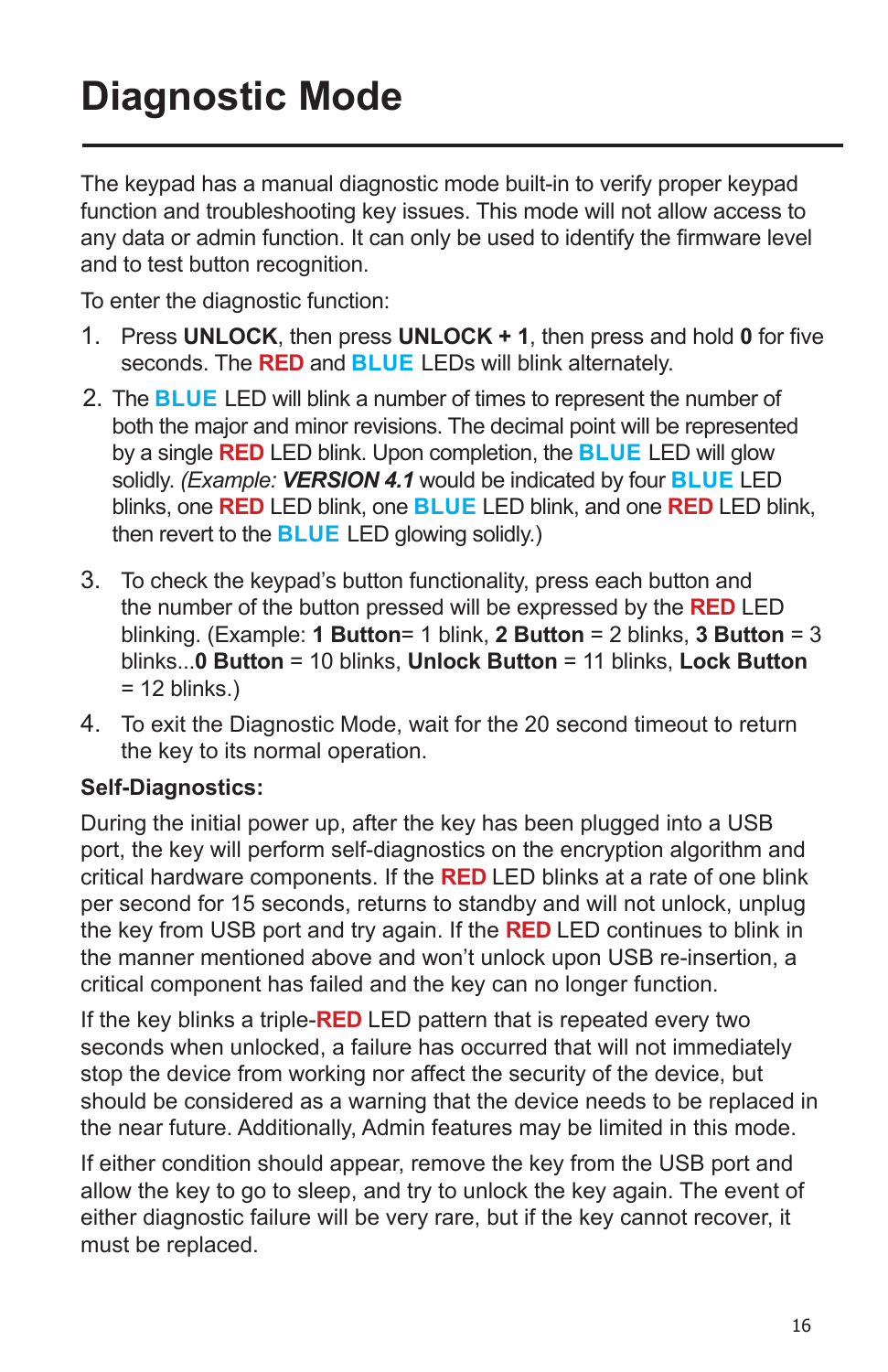# **Lock-Override Mode**

Certain users may encounter a case where they need the key to remain unlocked during a reboot, passing the key through a virtual machine or other similar situation which, under normal circumstances, would cause the key to lock. To help facilitate this use case, "Lock-Override Mode" will allow the key to remain unlocked through USB port re-enumeration and will not lock again until USB power is interrupted.

NOTE: When in this mode, the key is vulnerable to being moved from one computer and connected to another computer provided USB power is uninterrupted. Due to this vulnerability, we strongly recommend this mode be used ONLY in circumstances where the key can be physically secured (as in a locked Server Room) or in a place where it can be visually monitored while in this mode. Use of a powered hub or a Y-cable increases this security risk. Always return the key to the default *Lock-Override Mode OFF* when returning to normal service.

To set the "Lock-Override" to On:

- 1. Enter the Admin Mode (Press and hold **UNLOCK + 0** for five seconds until the **RED** LED blinks, then enter the Admin code and press the **UNLOCK** button. The **BLUE** LED will glow solidly.)
- 2. Press and hold **7 + 1** for three seconds. the **GREEN** LED will blink three times, then the **BLUE** LED will glow solidly.
- 3. When the key is unlocked and attached to a USB port in "Lock-Override Mode", the **BLUE** LED will blink once every three seconds to alert you that "Lock-Override" mode is active.

Note: If "Unattended Auto-Lock" mode has been turned on, "Lock-Override" will not override it; the key will lock itself upon reaching the selected amount of inactivity. If you need the key to stay unlocked, Enter the Unattended Auto-Lock Feature and set the lock timer to **"0"** (0 = OFF) See Page 10.

To turn Lock-Override Mode off and return to normal operation:

- 4. Enter the Admin Mode (Press and hold **UNLOCK + 0** for five seconds until the **RED** LED blinks. Then enter the Admin code and press the **UNLOCK** button. The **BLUE** LED will glow solidly.)
- 5. Press and hold **7 + 0** for three seconds. The **GREEN** LED will blink three times then the **BLUE** LED will glow solidly.
- 6. To verify, unlock the key in User mode and check that the **BLUE** LED is no longer blinking.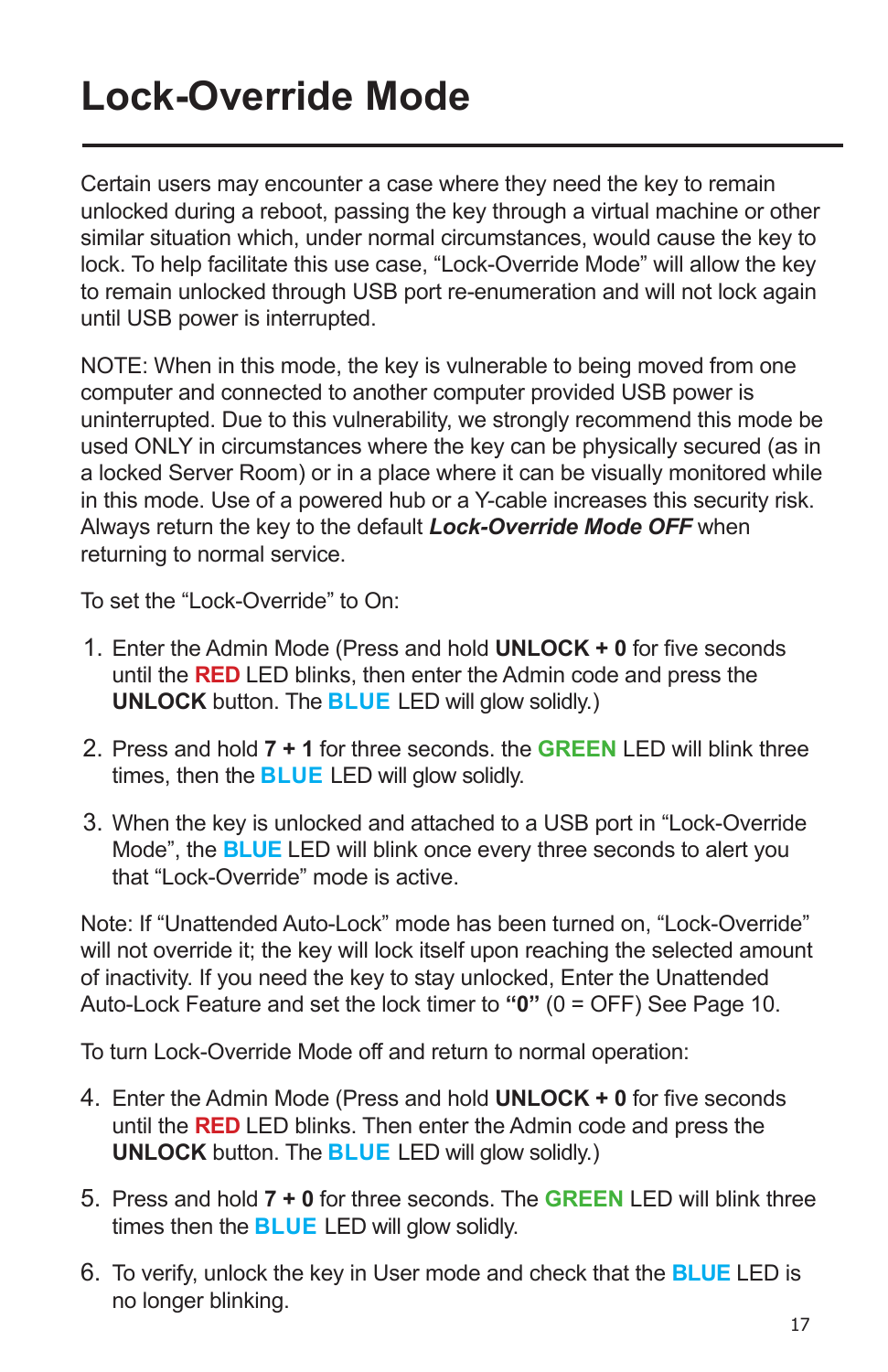# **Troubleshooting**

This section contains troubleshooting information for the Aegis Secure Key. If you encounter any of the following problems when using the Aegis Secure Key, refer to the corresponding answers.

#### **Q: What can I do if I forget the User PIN?**

A: Use your Admin PIN to enter the Admin Mode and create another User PIN.

#### **Q: What can I do if I forget the Admin PIN**?

A: There is no other way to retrieve the Admin PIN except a complete reset of the Aegis Secure Key. After a complete reset, all data will be lost and you will need to initialize, allocate and format the Aegis Secure Key manually.

#### **Q: Why did the operating system not recognize the Aegis Secure Key, after I did a complete re-set of the drive?**

A: You need to initialize, allocate and format the Aegis Secure Key manually. For more information, refer to *Initializing and Formatting the Aegis Secure Key After a Complete Reset* in this manual.

#### **Q: How do I use the Aegis Secure Key without a PIN?**

A: As a full disk encryption product, the Aegis Secure Key can never be used without a PIN.

#### **Q: What encryption algorithm is used in this product?**

A: The Aegis Secure Key uses AES 256-bit algorithm.

#### **Q: Why could I not initialize, partition, or format the Aegis Secure Key?**

A: Ensure that you have administrator privileges. You will need Admin privileges to use the Disk Management Utility.

#### **Q: The LED is blinking RED and I can't enter a code. Why?**

A: Somebody has tried to access the key and the code has been entered 10 times incorrectly (see Brute Force section of this manual.)

#### **Q: The key seems warm to the touch, is this normal?**

A: Yes. The SSD in the case runs hotter than a standard flash key. The cooling features use the case to dissipate the heat.

#### **Q: Is there any way to recover my data if I forget the PIN?**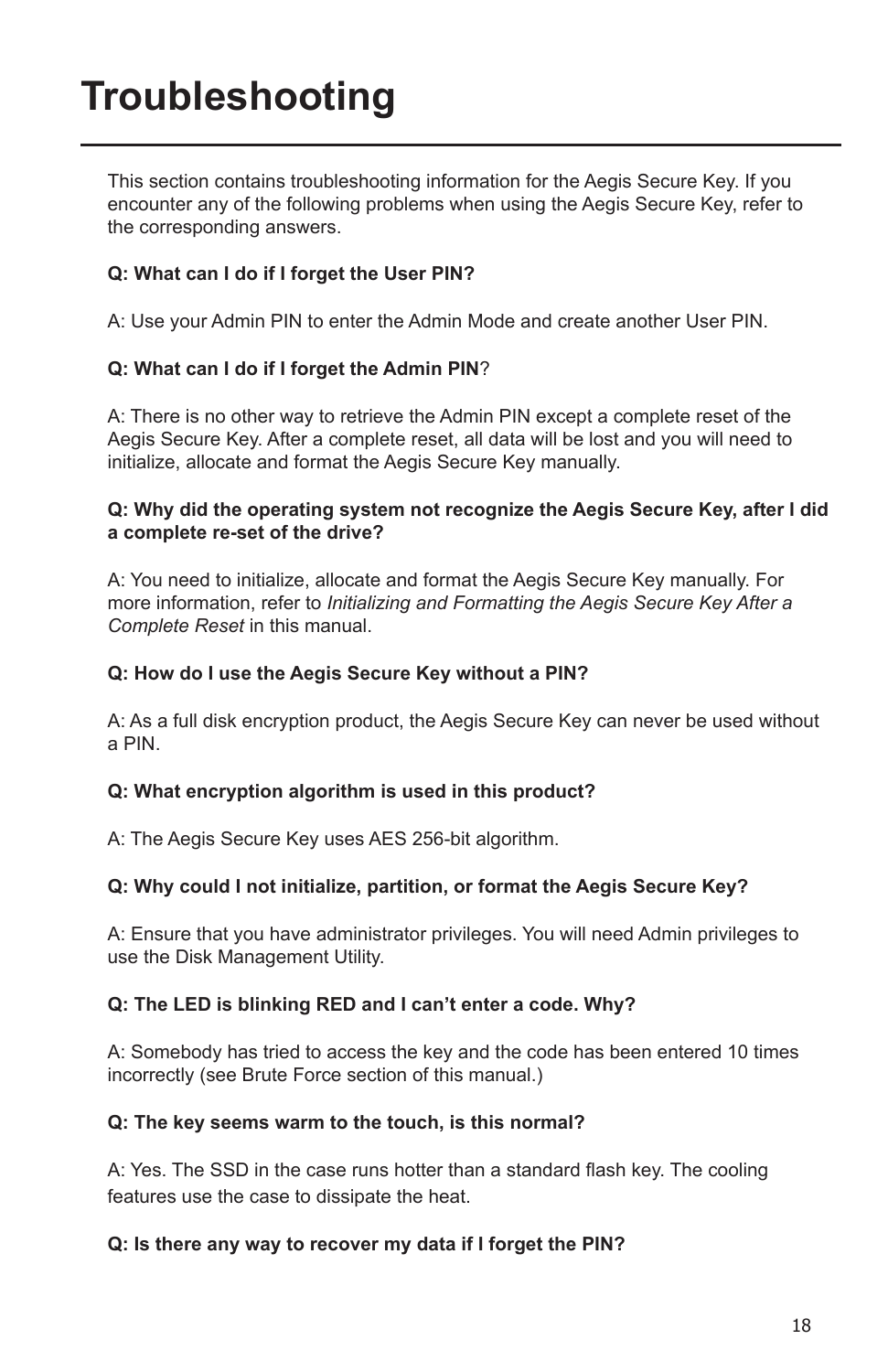A: If an Admin PIN has been previously set, the Admin PIN can be used to unlock the key and recover the data. If you forget the PIN and do not have an Admin PIN, the key can be reset so it can be used again, but the data cannot be recovered.

#### **Q: Why does the LED indicate an error when I try to change the PIN?**

A: PIN requirements for this key must meet a minimum security level. There are several combinations that are not allowed, such as repeating numbers or sequential numbers. The PIN must be a minimum of seven digits, and not longer than 16 digits.

#### **Q: What are the ECCN and HST codes used for shipping this device outside of the United States?**

A: ECCN: 5A992A and HTS code 8473.50.3000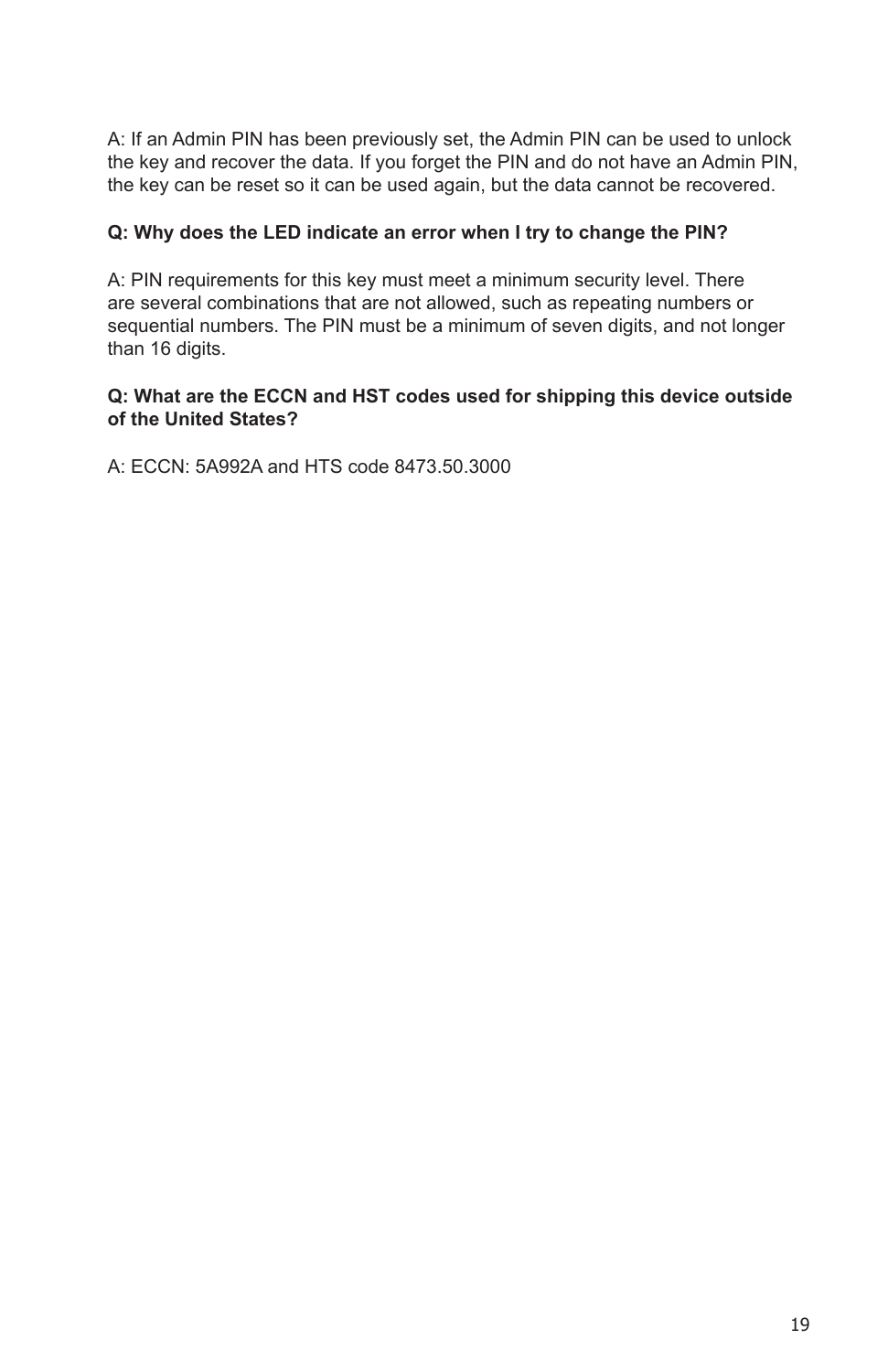# **Technical Support**

Apricorn provides the following helpful resources for you:

1. Apricorn's Website (**http://www.apricorn.com**)

This gives you the ability to check for up-to-date information

2. E-mail us at **support@apricorn.com**

3. Or call the Technical Support Department at **1-800-458-5448**

Apricorn's Technical Support Specialists are available from

8:00 a.m. to 5:00 p.m., Pacific Time, Monday through Friday

### **Warranty and RMA information**

#### **Three Year Limited Warranty:**

Apricorn offers a 3-year limited warranty on the Aegis Secure Key against defects in materials and workmanship under normal use. The warranty period is effective from the date of purchase either directly from Apricorn or an authorized reseller.

#### **Disclaimer and terms of the warranties:**

THE WARRANTY BECOMES EFFECTIVE ON THE DATE OF PURCHASE AND MUST BE VERIFIED WITH YOUR SALES RECEIPT OR INVOICE DISPLAYING THE DATE OF PRODUCT PURCHASE.

APRICORN WILL, AT NO ADDITIONAL CHARGE, REPAIR OR REPLACE DEFECTIVE PARTS WITH NEW PARTS OR SERVICEABLE USED PARTS THAT ARE EQUIVALENT TO NEW IN PERFORMANCE. ALL EXCHANGED PARTS AND PRODUCTS REPLACED UNDER THIS WARRANTY WILL BECOME THE PROPERTY OF APRICORN.

THIS WARRANTY DOES NOT EXTEND TO ANY PRODUCT NOT PURCHASED DIRECTLY FROM APRICORN OR AN AUTHORIZED RESELLER OR TO ANY PRODUCT THAT HAS BEEN DAMAGED OR RENDERED DEFECTIVE: 1. AS A RESULT OF ACCIDENT, MISUSE, NEGLECT, ABUSE OR FAILURE AND/OR INABILITY TO FOLLOW THE WRITTEN INSTRUCTIONS PROVIDED IN THIS INSTRUCTION GUIDE: 2. BY THE USE OF PARTS NOT MANUFACTURED OR SOLD BY APRICORN; 3. BY MODIFICATION OF THE PRODUCT; OR 4. AS A RESULT OF SERVICE, ALTERNATION OR REPAIR BY ANYONE OTHER THAN APRICORN AND SHALL BE VOID. THIS WARRANTY DOES NOT COVER NORMAL WEAR AND TEAR.

NO OTHER WARRANTY, EITHER EXPRESS OR IMPLIED, INCLUDING ANY WARRANTY OR MERCHANTABILITY AND FITNESS FOR A PARTICULAR PURPOSE, HAS BEEN OR WILL BE MADE BY OR ON BEHALF OF APRICORN OR BY OPERATION OF LAW WITH RESPECT TO THE PRODUCT OR ITS INSTALLATION, USE, OPERATION, REPLACEMENT OR REPAIR.

APRICORN SHALL NOT BE LIABLE BY VIRTUE OF THIS WARRANTY, OR OTHERWISE, FOR ANY INCIDENTAL, SPECIAL OR CONSEQUENTIAL DAMAGE INCLUDING ANY LOSS OF DATA RESULTING FROM THE USE OR OPERATION OF THE PRODUCT, WHETHER OR NOT APRICORN WAS APPRISED OF THE POSSIBILITY OF SUCH DAMAGES.